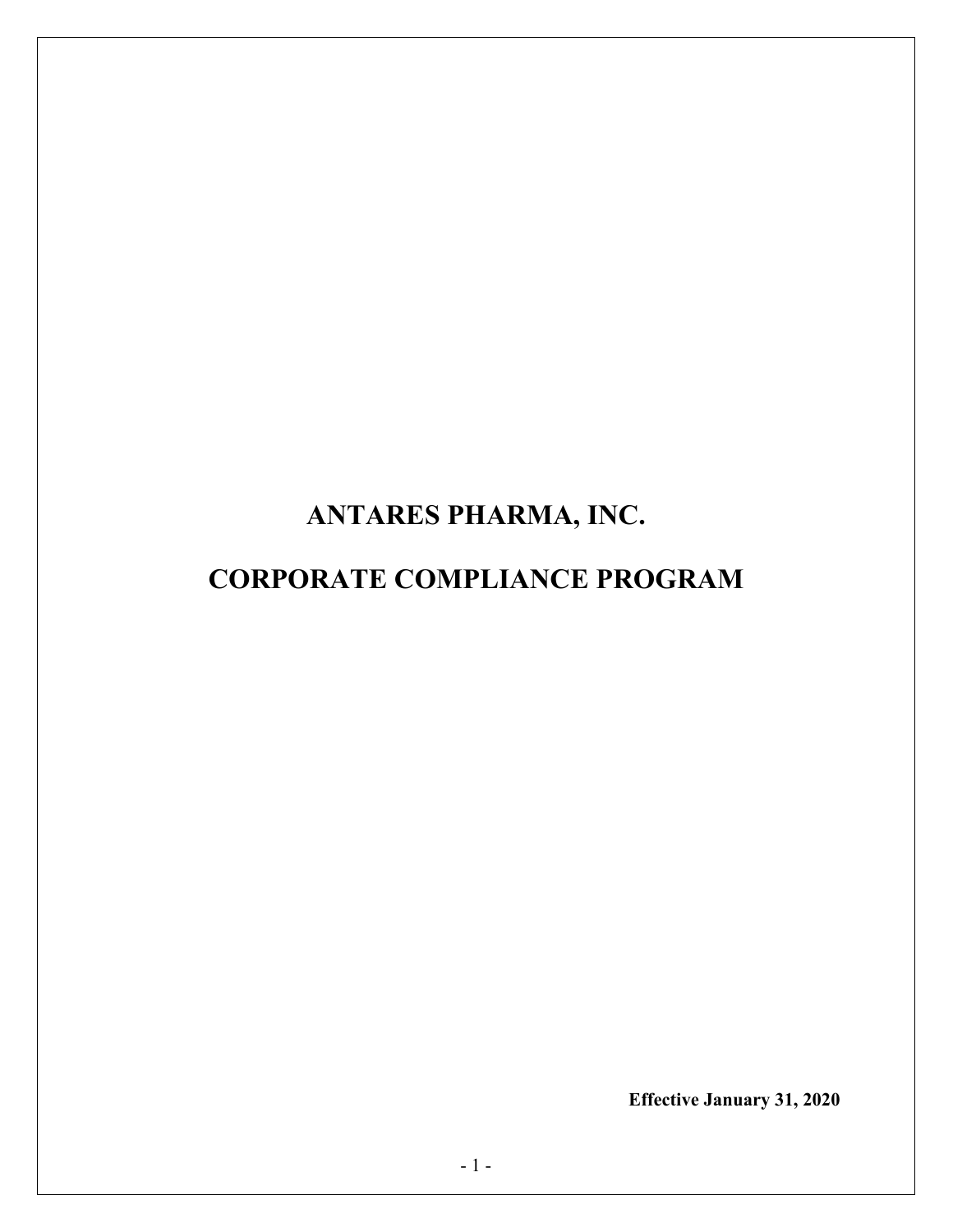#### A Message from the Chief Executive Officer and President

#### Dear Colleague:

As part of our commitment to deliver value to patients using our products, we at Antares Pharma, Inc. are committed to the highest standards of business ethics throughout all levels of the organization and between it and all of its customers, suppliers, stockholders and others. To that end, the Board of Directors adopted a code of conduct and Antares implemented a Corporate Compliance Program to further its longstanding goal of providing effective governance of Antares' business for the long-term benefit of its patients and stockholders.

Our Corporate Compliance Program is designed to augment the Code of Business Conduct and Ethics and other company policies, which all employees and agents must follow. It contains the fundamental legal, regulatory and ethical guidelines for conducting business at Antares. In addition, it summarizes our compliance operational structure and policies and serves as a resource for all of our employees and agents.

With your help, we can achieve our business objectives, while maintaining the highest levels of compliance as an ethical combination drug device company. Please carefully read this Corporate Compliance Program and direct any questions you may have to Peter J. Graham, our Chief Compliance Officer.

Sincerely,

Robert F. Apple Chief Executive Officer, President and Director Antares Pharma, Inc.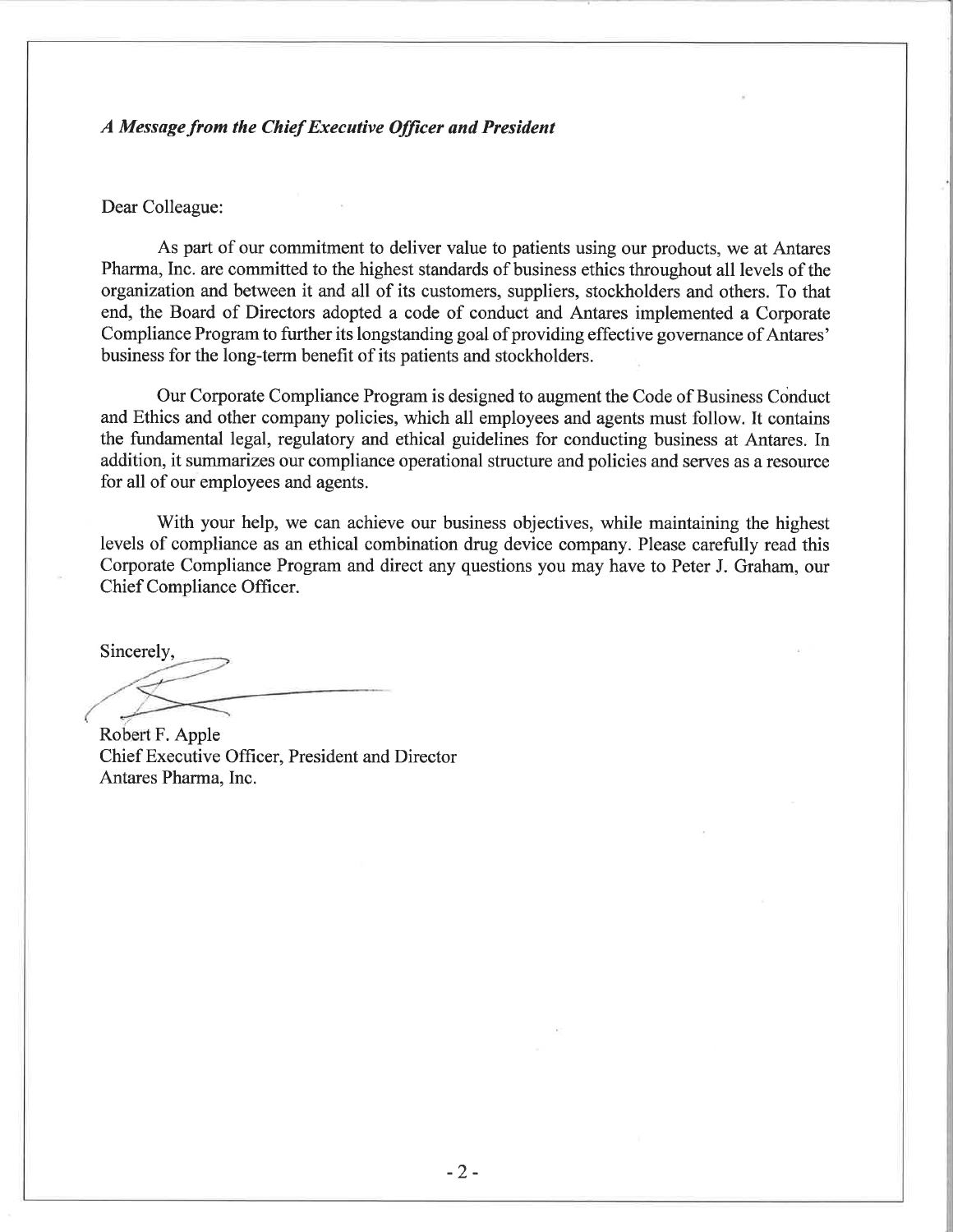## **Antares Pharma, Inc. Corporate Compliance Program Effective – January 31, 2020**

#### **MISSION STATEMENT**

The Corporate Compliance Program ("Corporate Compliance Program") has been designed to ensure that all Antares Pharma, Inc. ("Antares" or "our") employees and agents conduct business in adherence with all applicable laws, rules and regulations, and in a manner that is consistent with our Code of Business Conduct and Ethics ("Code of Conduct"). Doing so necessitates the implementation of policies and procedures to address potential compliance risk areas and the development of identifiable mechanisms for reporting, investigating, auditing and monitoring potential instances of non-compliance and effectively executing required corrective actions.

Antares has developed an integrated company-wide Corporate Compliance Program designed to promote accountability for legal and ethical responsibilities across all functional areas of Antares, including Finance, Legal, Human Resources, Regulatory, Quality, Clinical, Research and Development, Business Development, Operations, Manufacturing, Commercial and Marketing. In addition, the Corporate Compliance Program is intended to address the elements of an effective compliance program in accordance with the "Compliance Program Guidance for Pharmaceutical Manufacturers" developed by the United States Department of Health and Human Services, Office of Inspector General.

The Corporate Compliance Program is led by the Chief Compliance Officer and other representatives from various functional areas, who participate as members of the Corporate Compliance Committee ("CCC").

#### **I. LEADERSHIP AND STRUCTURE**

#### **A. Chief Compliance Officer**

The Corporate Compliance Program operates under the direction of the Chief Compliance Officer. The Chief Compliance Officer has primary responsibility for implementation and oversight of the Corporate Compliance Program and chairs the CCC. The Chief Compliance Officer and the CCC shall designate individuals to assist with the implementation of the Corporate Compliance Program. Other responsibilities of the Chief Compliance Officer include:

- $\triangleright$  Making revisions to the Corporate Compliance Program in light of any regulatory, legal or organizational changes requiring such revisions;
- $\triangleright$  In conjunction with the CCC, assessing, on an ongoing basis, and reporting on the current state of Antares' compliance status and potential risks;
- $\triangleright$  Ensuring that policies and procedures that address areas of potential compliance risk within Antares are adequately established and implemented;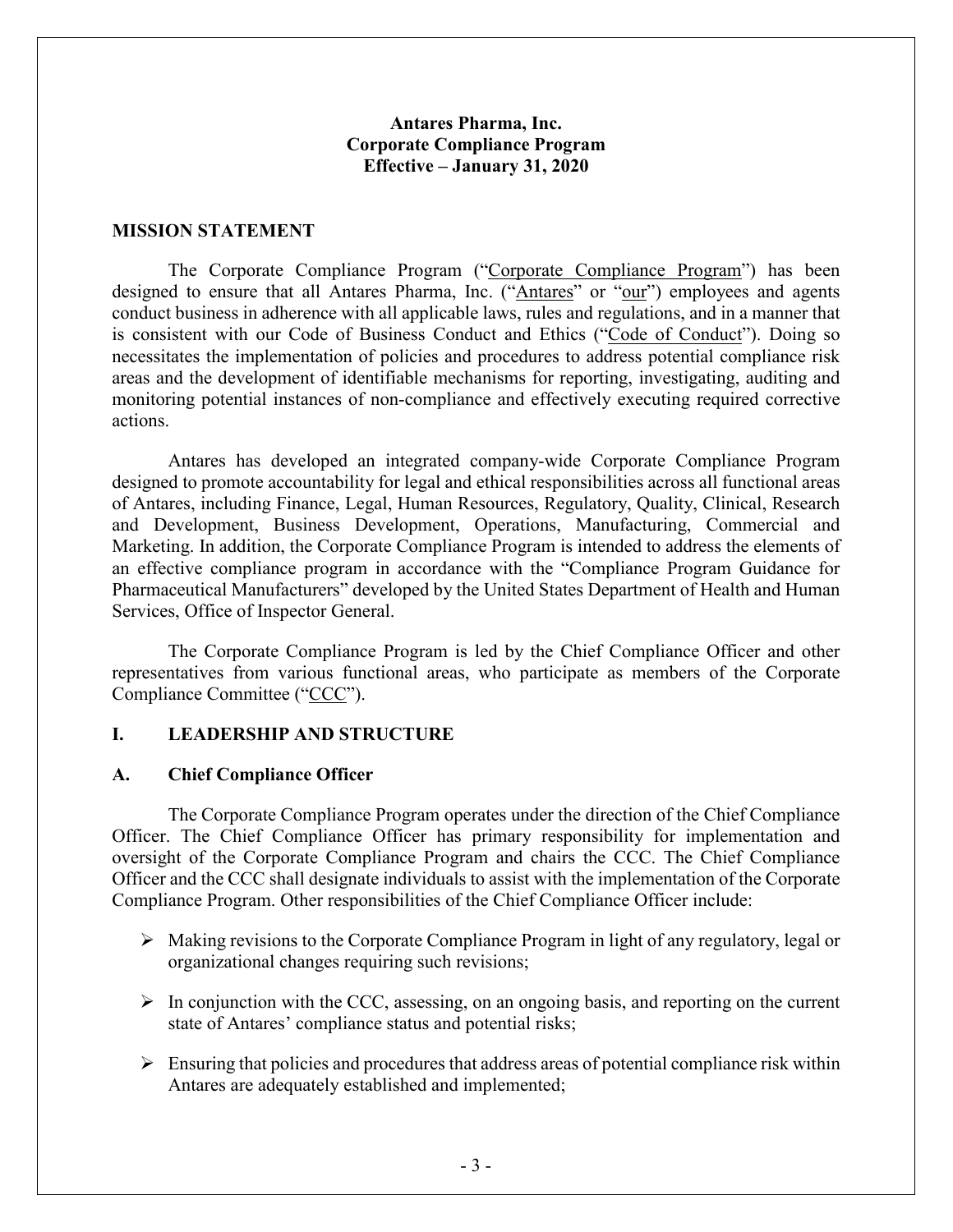- $\triangleright$  Developing open communication with employees and agents with respect to compliance issues;
- $\triangleright$  Overseeing internal investigations and any corresponding corrective actions; and
- $\triangleright$  Directing, monitoring and auditing efforts to ensure compliance with laws, regulations and policies.

## **B. Corporate Compliance Committee (CCC)**

The purpose of the CCC is to assess, on an ongoing basis, the current state of Antares' compliance status and potential risks and to work with the Chief Compliance Officer in the implementation and oversight of the Corporate Compliance Program to ensure that it effectively prevents and/or timely detects violations of applicable laws or regulations.

The CCC shall operate consistent with the Charter of the Corporate Compliance Committee and shall, among other things, convene on at least an annual basis to update and review compliance issues. The CCC is composed of senior representatives from various functions and disciplines within Antares.

#### **II. WRITTEN STANDARDS**

Antares' Code of Conduct to which all employees and agents of Antares must adhere provides the underlying principles to help ensure that we conduct our business affairs in full compliance with applicable laws, rules and regulations.

In addition, all employees and agents are required to familiarize themselves with and adhere to all Antares standards, policies and procedures that apply in the individual areas within the scope of their work responsibilities, including, but not limited to: the Code for Interactions with Health Care Professionals, the Foreign Corrupt Practices Act Compliance Policy and the Insider Trading Policy.

Electronic versions of policies falling under the Corporate Compliance Program are available to employees on the Y: drive.

# **III. EDUCATION AND TRAINING**

An effective education and training program is an integral part of the Corporate Compliance Program. Employees are required to participate in compliance-related training designated by the Chief Compliance Officer, the Legal Department, Human Resources, Quality or other functions or disciplines within the organization. Our compliance education and training programs are designed with the following objectives:

- $\triangleright$  To promote knowledge of and compliance with corporate policies and procedures and relevant federal, state and local laws and regulations;
- $\triangleright$  To encourage a culture of compliance within the organization and to ensure that employees understand their role in the compliance process; and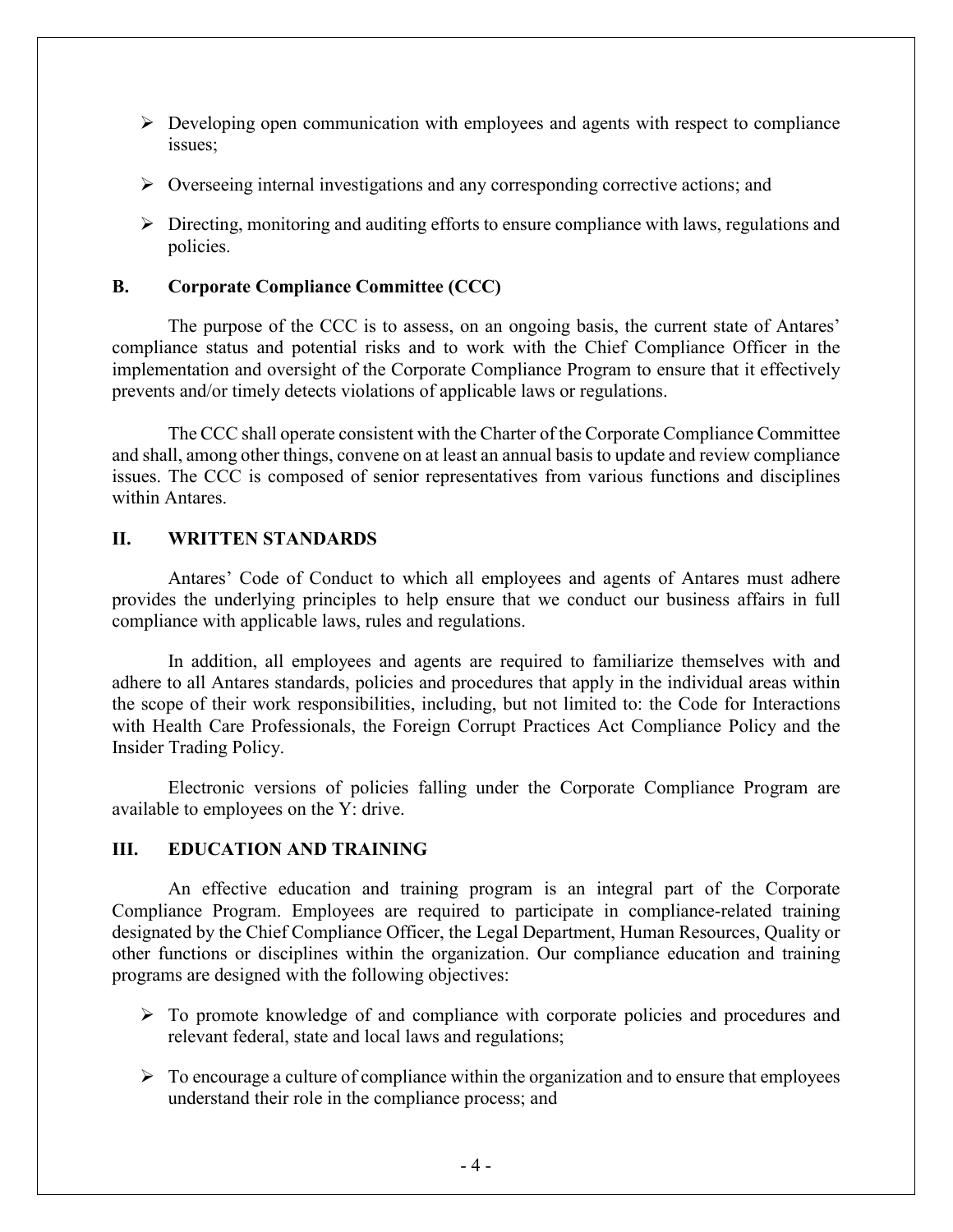$\triangleright$  To communicate industry standards and governmental requirements to employees and provide a means for the quick identification and resolution of compliance issues.

## **IV. INTERNAL LINES OF COMMUNICATION**

#### **A. Compliance Questions and Reporting**

All employees and agents are required to report any violations or suspected violations of laws, rules, policies, regulations, the Code of Conduct or this Corporate Compliance Program. Compliance related situations may involve concerns about conflicts of interest, ethical concerns, violations or suspected violations of laws, rules, policies, regulations, the Code of Conduct, or this Corporate Compliance Program. A failure to report a known or suspected violation of the Corporate Compliance Program or the Code of Conduct is a violation in itself.

You are encouraged to raise those concerns by submitting them in the form of a complaint to [corporate.compliance@antarespharma.com](mailto:corporate.compliance@antarespharma.com) or (609) 359-3031, which will be monitored by the Chief Compliance Officer or a designee. To facilitate the investigation of a complaint, the complaint should include contact information for the complainant. Antares will use its best efforts to maintain the confidentiality of the complainant, subject to compliance with law and regulation and the best interests of Antares, but cannot guarantee it.

Alternatively, to submit a complaint on a confidential, anonymous basis to Antares' Audit Committee of the Board of Directors (the "Audit Committee"), send it in a sealed envelope marked clearly as "confidential" to the Chair of the Audit Committee at Antares' principal address (as indicated in Antares' website at www.antarespharma.com). In addition, Antares has established a "Whistleblower Hotline" through an outside reporting firm. The phone number for this hotline is 1-213-787-4142. This hotline can also be used for submitting a complaint on a confidential, anonymous basis. Complaints also can be submitted to the hotline via email at whistle@fulcruminquiry.com or via mail to:

Fulcrum Financial Inquiry LLP Whistleblower Department 1000 Wilshire Boulevard, Suite 1650 Los Angeles, CA 90017

A director, officer or employee submitting a complaint on a confidential, anonymous basis is not required to include contact information, but should be aware that the nature of the concerns may lead to the identification of that person as the source of the complaint.

#### **B. Non-Retaliation Policy**

Every employee and agent has the responsibility to report to Antares through the channels identified above any suspected violation of law or policy by another employee or agent of Antares. Employees and agents, who make a good faith report about compliance issues or suspected misconduct, including violations of the Code of Conduct, can do so without fear of retribution or retaliation. Any employee who threatens or retaliates against any person who has reported a compliance concern in good faith shall be subject to disciplinary action up to and including termination.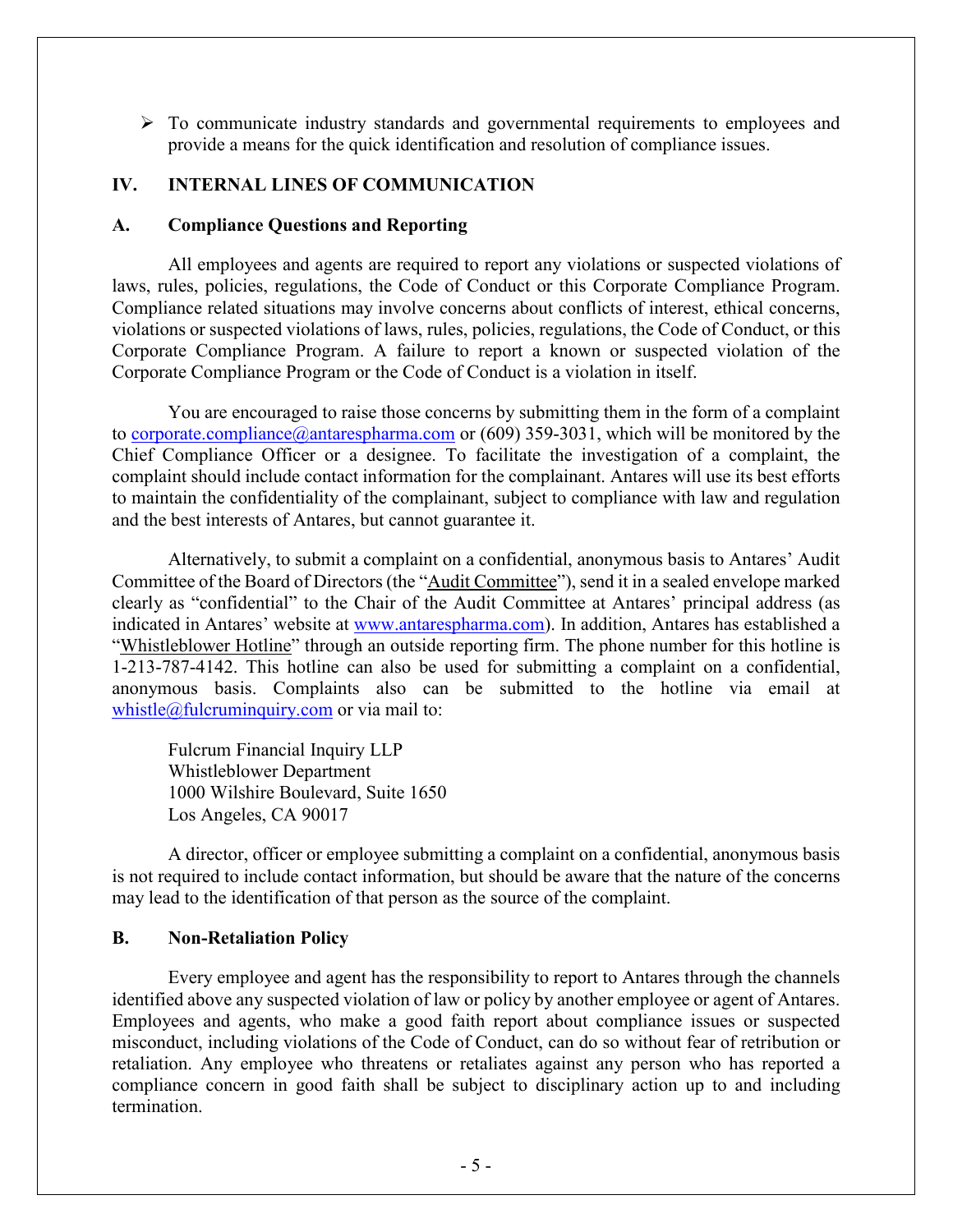### **V. AUDITING AND MONITORING**

A key aspect to the Corporate Compliance Program is periodic monitoring and auditing of employee and agent compliance with policies and procedures to assess whether elements of the Corporate Compliance Program have been satisfied.

For example, assessments may include whether, for a defined risk area, standards have been developed and are updated annually, dissemination and training around these standards have been conducted, a mechanism for determining adherence to these standards is in place, an investigation into alleged misconduct has commenced and appropriate corrective action, if any, has been taken.

The monitoring and auditing functions are reasonably designed to detect violations by an organization's employees or agents. The nature of Antares' reviews as well as the extent and frequency of our compliance monitoring and auditing varies according to a variety of factors, including new regulatory requirements, changes in business practices and other considerations.

Unless otherwise specified, records pertaining to the implementation and maintenance of the Corporate Compliance Program shall be maintained in the Legal Department, Corporate Compliance Program files. In some cases, training records and other compliance documents will be maintained within the specific compliance function or discipline (e.g., GMP, GCP, GLP and OSHA), within Antares' quality systems or within the Human Resources Department (e.g., policy acknowledgement forms).

# **VI. RESPONDING TO POTENTIAL VIOLATIONS**

A critical attribute of our Corporate Compliance Program is to ensure that effective and timely steps are taken to respond to policy violations and to implement corrective action designed to prevent further violations. Antares fosters a culture in which problems and concerns relating to compliance are brought to light, addressed and remedied.

An additional role of the Chief Compliance Officer, or a designee, is to oversee the review of non-compliance reports and determine whether further investigation is necessary. When deemed necessary, the Chief Compliance Officer, or a designee, will conduct an investigation into potentially non-compliant activity to determine whether a violation of Antares' directives and guidelines has occurred. Employees and agents are expected to cooperate in the investigation of reported violations. Employees and agents should be aware that the Chief Compliance Officer, General Counsel's Office and those assisting the Chief Compliance Officer and General Counsel's office are obligated to act in the best interests of Antares, and do not act as personal representatives or lawyers for employees or agents. As necessary to evaluate a report, audit findings, or to undertake further investigation, the Chief Compliance Officer may request the assistance of outside experts or legal counsel.

# **VII. CORRECTIVE ACTION PROCEDURES**

Adherence to the Corporate Compliance Program, including the Code of Conduct and all other appropriate policies of Antares, is a condition of employment at Antares. Any violation of